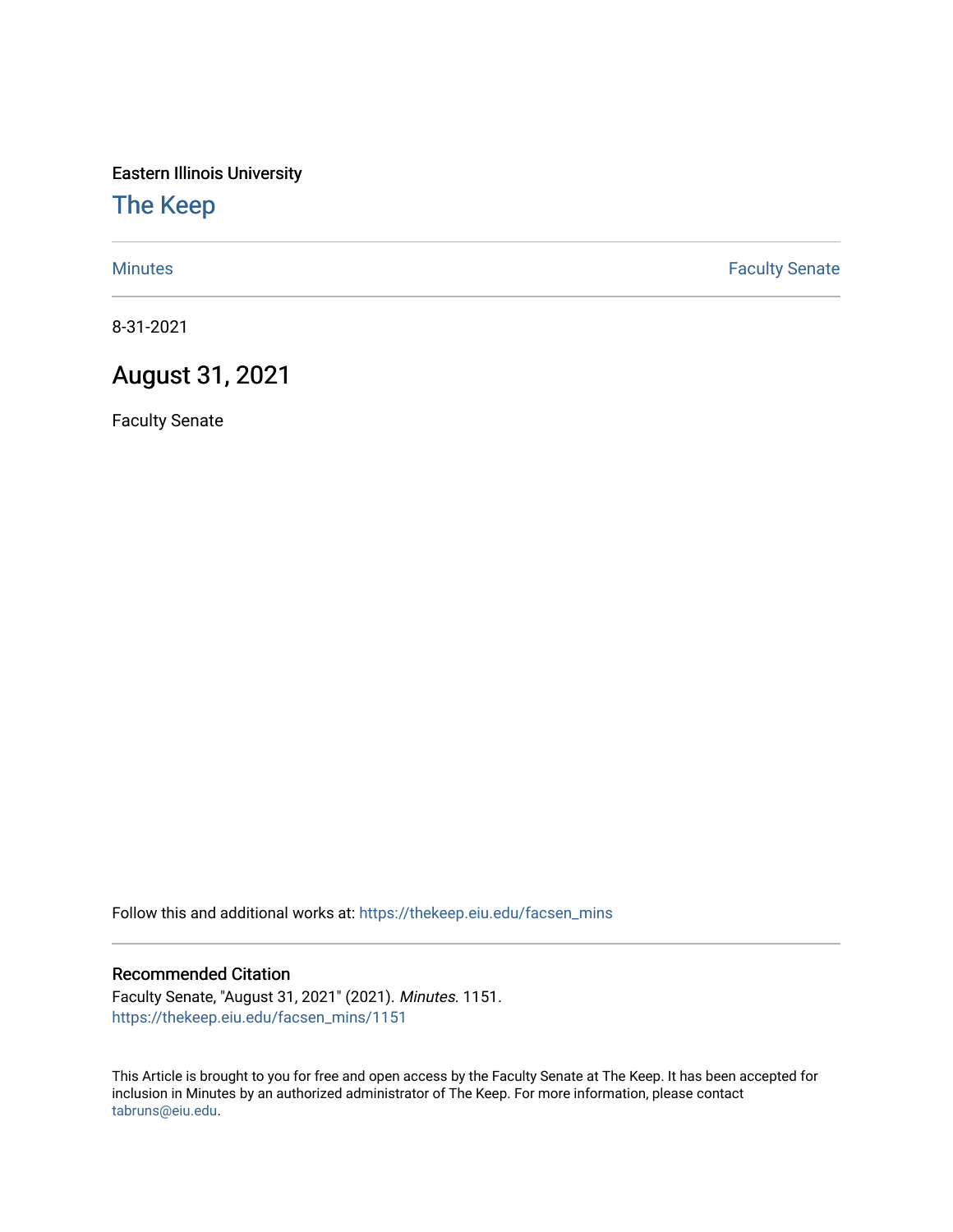### Agenda and Minutes

Faculty Senate 2021-2022 August 31, 2021

Members in attendance: Teshome Abebe, Todd Bruns, Amy Davis, Brad Decker, Stephen Kozlowski, Nichole Mulvey, Alicia Neal, Jeanne Okrasinski, Stephen Kozlowski, Will Porter, Jeff Stowell, Larry White, Andrew Parrish (arrived 2:20)

Members not in attendance: Steve Scher, Nicholas Shaw

Guests Present: DEN Reporter Corryn Brock, VPAA Jay Gatrell, Dean Zach Newell, Dr. Michael Gillespie

- I. Welcome back to campus
	- a. Faculty Senate members were welcomed back at 2:00 by Chair Todd Bruns. Senators briefly introduced themselves to the group.
- II. Organizing subcommittees
	- a. Nominations/Elections Committee Jeff Stowell will continue to chair this committee and volunteered to Jeanne Okrasinski and Stephen Koslowski will serve on this committee.
	- b. Faculty Forum Chair will be Nichole Mulvey, and Teshome Abebe, Larry White, Alicia Neal will serve on this committee.
	- c. Faculty/Staff/Student Relations Committee Co-chairs serving will be Todd Bruns (focus on Faculty/Staff) and Amy Davis (focus on Student Relations)
	- d. Awards Committee Todd Bruns will chair, Will Porter, Alicia Neal, Teshome Abebe will serve on the committee.
- III. Executive Committee Update on Previous Topics
	- a. Plus/Minus Grading It was determined that this would need to be a formal proposal from faculty member (s) to go to CAA and CGS and they would confer with us for support or input.
	- b. Indigenous land statement Some departments have a statement, but the university as a whole does not yet have a statement. We will wait on EIU Admin to come to us for input/approval
	- c. DEI subcommittee discussion We need to consider where this is being addressed already on campus and determine how/if we see Faculty Senate fitting in.
	- d. Think Tank This started about 3 years ago during vitalization group meetings. With a proposal to form EIU Think Tank, half of the members were appointed by Faculty Senate and half appointed by President. The Think Tank was tasked at looking toward horizon and discussing plans for the future of EIU. This will be up for renewal/further discussion in the spring semester. Examples of topics discussed in previous years included the Common App, making EIU test optional for admissions, with last year more operationally focused around COVID. The Think Tank allows faculty and administration to think more creatively about the future of EIU.
	- e. Chair Todd Bruns will attend BOT meetings and will be sharing information with them at their monthly meetings.
	- f. There is an active recommendation to hire a Senior DEI officer on campus.
	- g. Presidential lecture series that was cancelled in Spring 2021 will be held in Spring 2022 and focus on student mental health.
	- h. Asbestos abatement is occurring in science building on third floor, being complete floor-byfloor.
	- i. McAffee deferred maintenance is scheduled to begin this fall.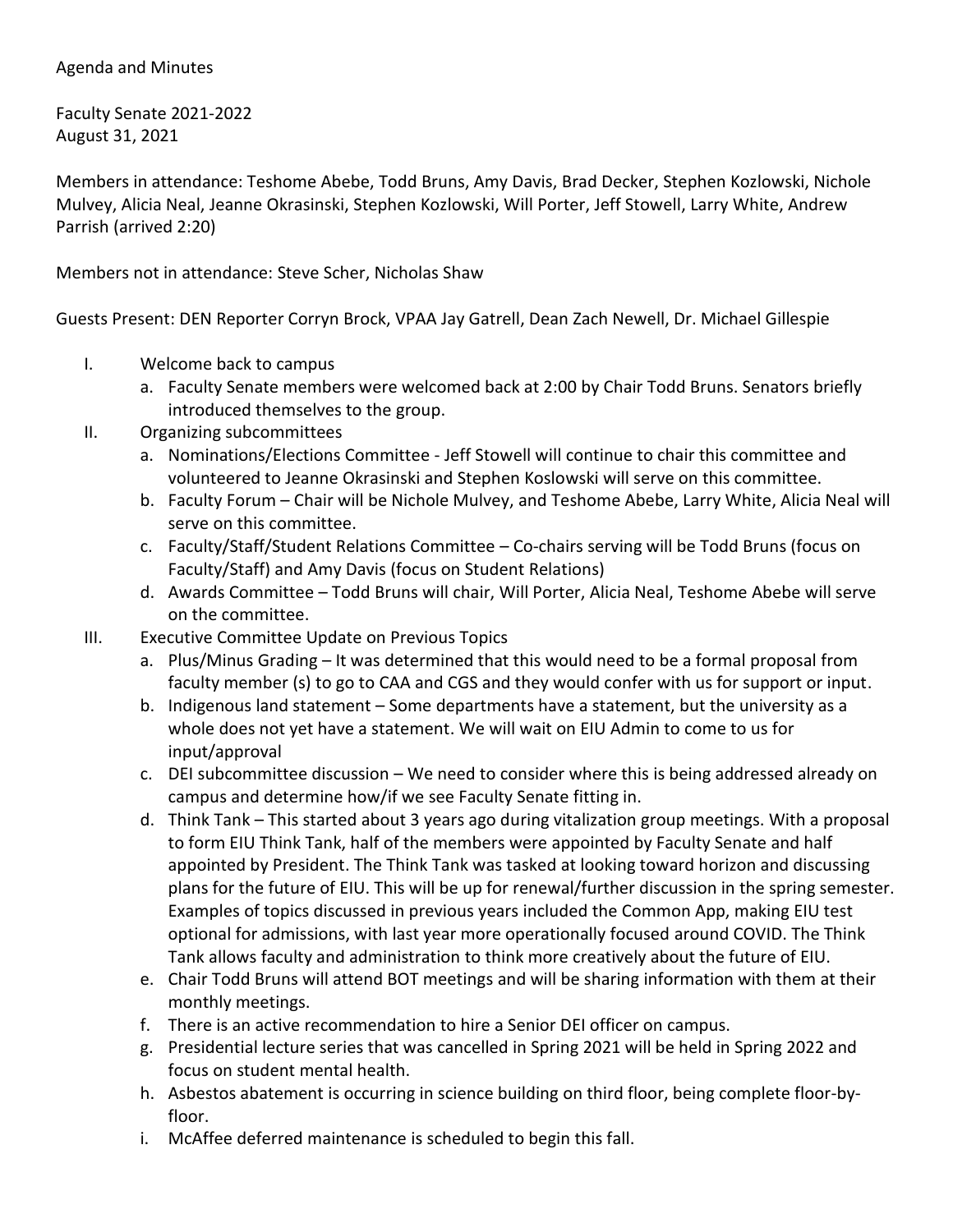- j. Textbook rental pilot The electronic textbook/ORE pilot is taking place this fall again and campus is collecting feedback from students about this process.
- IV. Committee Reports
	- a. Elections/Nominations Report 6 vacant positions this fall, so please encourage and support colleagues who are interested. Nominations due by Friday and elections will likely run mid to late next week for one week.
	- b. Faculty Forum We have planned a forum on mental health and committee is seeking feedback on location and whether it should be offered as an in-person, online only, or hybrid event. The consensus was that we will offer a hybrid event. The committee will follow up with the speaker to confirm that they are interested in still coming to campus for an in-person event and secure a date and location for the event, with plans for this to occur in September or October.
- V. Provost's Welcome and Report
	- a. Quality Initiative Group/Report Related to the HLC, this group has recommended that we must focus on increasing diversity on campus to improve quality of education at EIU. This includes needing to continue to have national searches for Unit A and B positions. This is moving forward and will be presented to BOT at September meeting. Question was asked regarding how this affects hiring in relation to the budget crisis, where several Unit A were getting hired as Unit B. The process was clarified that unit B faculty would be eligible for being part of national searches.
	- b. New science building is moving forward. EIU is the planning phase after vetting 16 proposals and university is moving forward with the architects in the planning phase.
	- c. IIN Sustainability Project CENCERE (Center for Clean Energy Research and Education) is being updated with an addition from IIN funds.
	- d. Fall semester data University is not yet at 10-day count, but we know we have strong international and graduate enrollments for sure. More information to come after next week.
	- e. Governor's mandate last week resulted in requiring vaccination or submitting to weekly testing. As of today, 72% of employees have verified vaccination, but university needs students to upload vaccination cards. Faculty are encouraged to talk to their students and encourage them to upload as indicated in today's email. EIU enforces mandate through COVID compliance through student accountability. Mandated testing will begin the week of September 5<sup>th</sup>. A question arose about incentives for students to get vaccinations, but due to it being a "mandate" at this time, administration is planning for the issue to take care of itself. HERFF is being directed to areas of revenue loss such as housing and tuition, though discussions of incentives have been had and continue to be explored. Another question arose regarding about what faculty should do if a student refuses/is noncompliant within classroom. As instructor, you have an obligation to instruct students to maintain safety for themselves and others and obligation to report student to standards. Student and faculty safety is paramount.
	- f. Senator Abebe asked inquired about an update on the establishment of a new college (CHHS). Provost gave examples: RN to BSN program has grown exponentially, Health Promotions/Public Health has been essential to managing COVID on campus and in Coles County, etc.. Provost Gatrell gave additional examples of ways colleges and departments are working together, looking for a 3-4 year window to watch for continued growth.
- VI. Guests: Michael Gillespie (FDIC) and Zach Newell (Dean of Library Services) arrived at 3:00 p.m. to present information.
	- a. Proposal to combine FDIC and Library Advisory Boards (Gillespie/Newell)
		- i. Guests spoke to senate about establishing a Booth Collaborative Advisory Committee, one board combined from the library advisory board and FDIC. The one board recognizes the way the library is moving forward in building a community for teaching and learning and scholarship in a joint, intentional way. Merging would minimize work